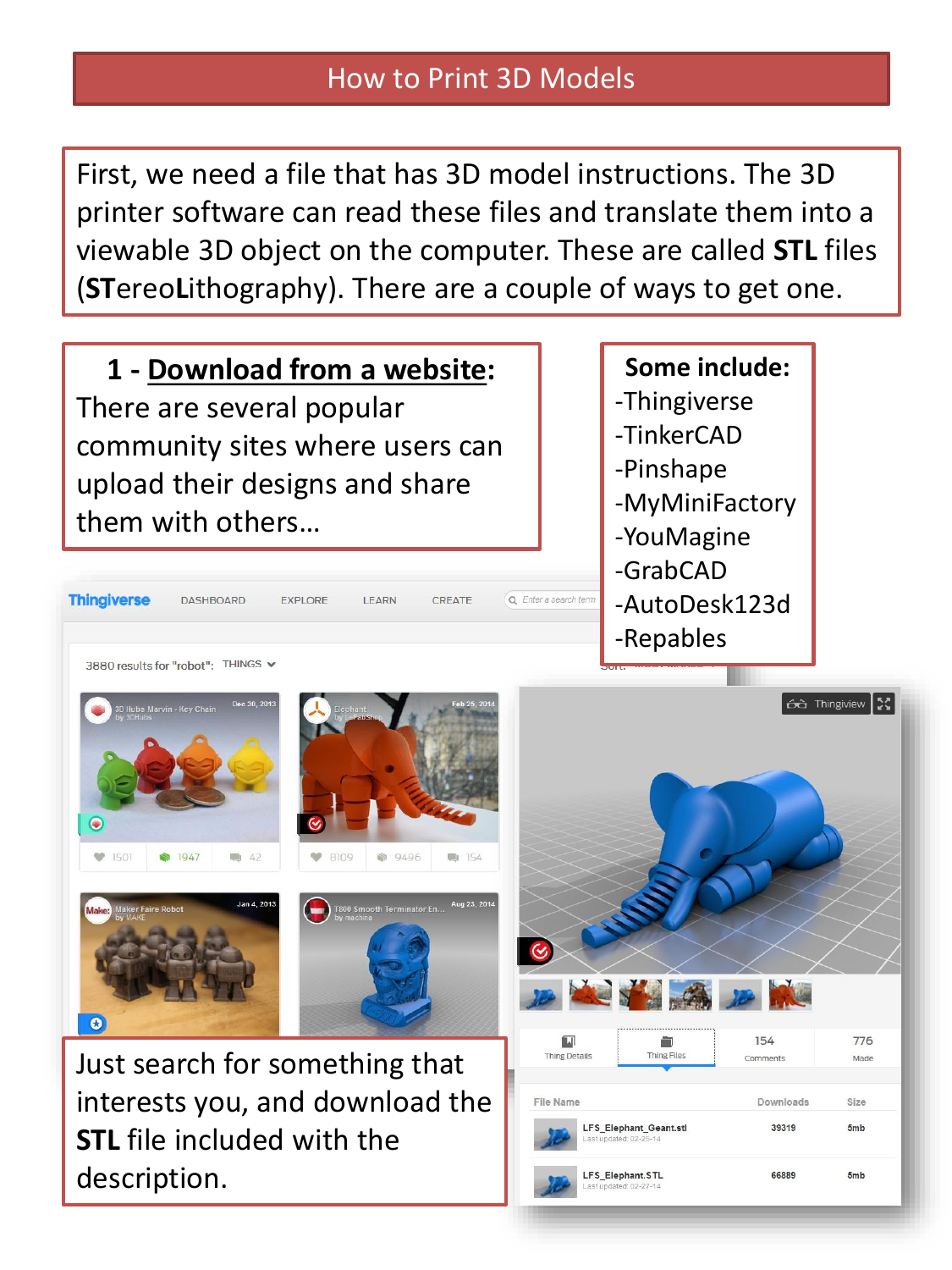## **2 - Design your own!**

Using a CAD program (Computer-Aided Design), anyone can create their own 3D models. Some programs are more complicated than others and can be very expensive.

**Tinkercad.com**, however, is a free web-based design tool. It is designed for the novice, yet allows for intricate designs. You must register on the site to use it.

## **Getting started with Tinkercad**





Scroll to the section below for easy step-by-step lessons which will help you master Tinkercad in no time!



2. Copy & Tinker

There are over 4 million designs in the Tinkercad Gallery. Make one your own by clicking 'Copy & Tinker'.

3. Come back often



Tinkercad makes the 3D design simple! The more you build and create, the more fun you will have.



Once you've created your masterpiece, save it as an **STL** file. Import it into your 3D printer's software or **send it to NPL and we will print it for you!**

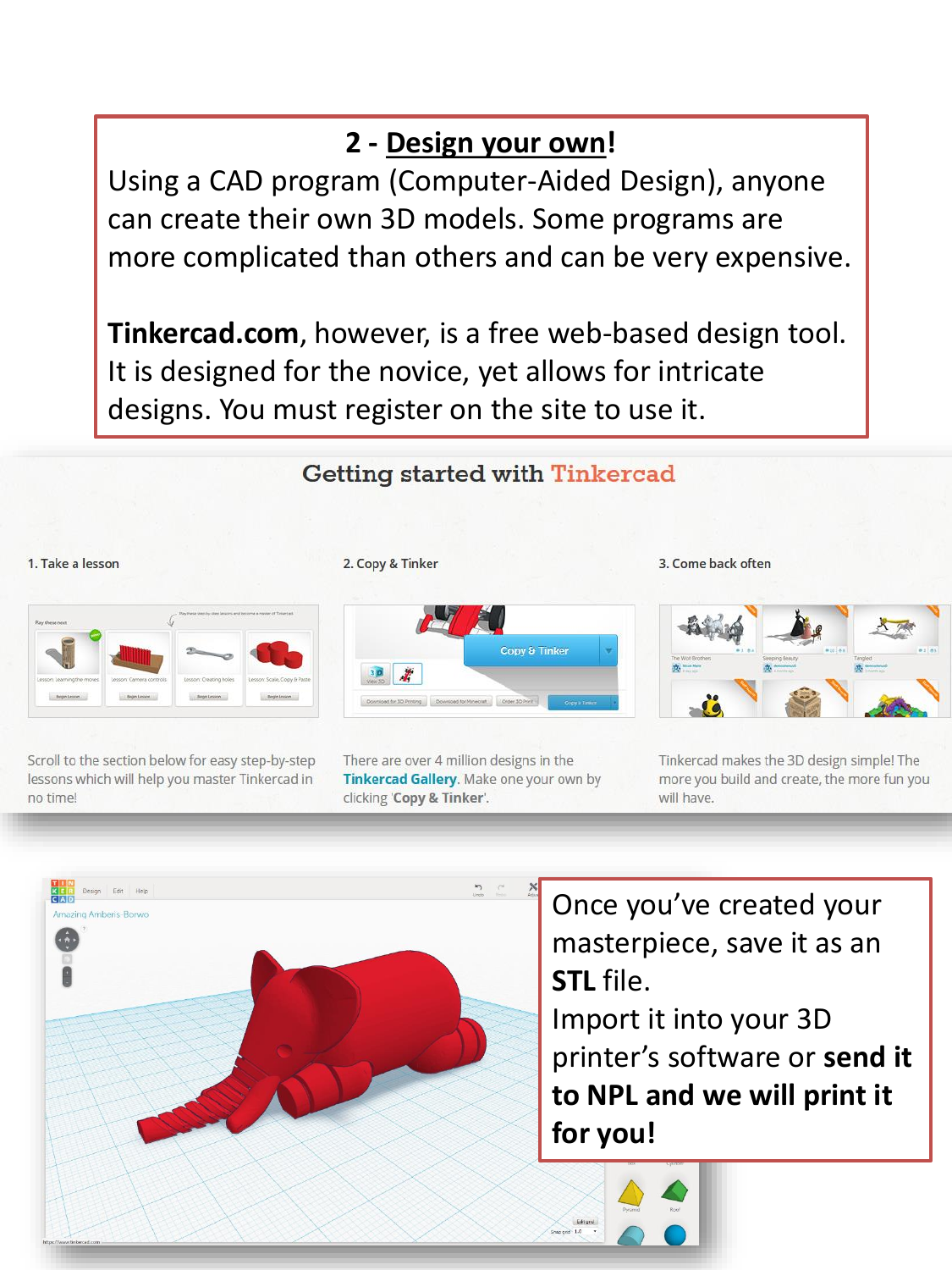Here is the Dremel 3D Printer software that we use at NPL. Other 3D printers will have different software, of course. Once we import the **STL** file, we can see what the model looks like!





The software can scale the size of the model, but cannot change the actual design. Build settings such as resolution detail and print strength (from hollow to solid) can also be set.

| Material:                   | <b>PLA</b>                            |
|-----------------------------|---------------------------------------|
| Profile:                    | Medium Quality - 0.2mm<br>$\check{ }$ |
| <b>Print Setup</b>          | Recommended <b>O</b> Custom           |
| Infill                      | 100% Gradual<br>50%<br>0%<br>20%      |
| <b>Generate Support</b>     |                                       |
| <b>Build Plate Adhesion</b> |                                       |